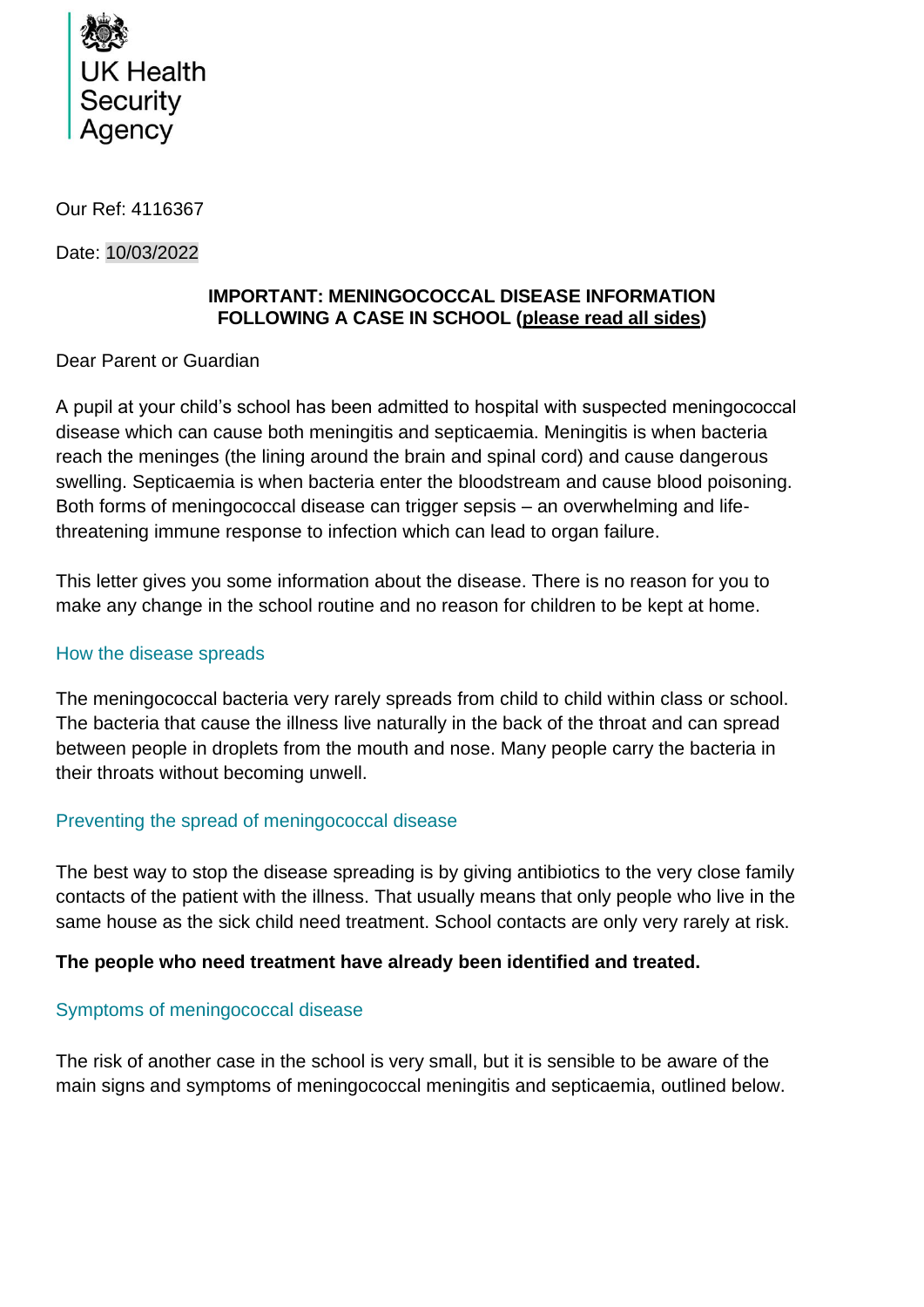#### Some common signs and symptoms of meningococcal disease

| High temperature        | Rapid breathing                 |
|-------------------------|---------------------------------|
| Vomiting/ diarrhoea and | Joint or muscle pain            |
| stomach cramps          | Cold hands and feet             |
| Severe headache         | Pale blotchy skin               |
| Stiff neck              | Confusion and/or irritability   |
| Dislike of bright light | Drowsiness or difficult to wake |
| Rash/ bruising rash     | Seizures/fits                   |

#### **One or more of these symptoms may develop and they can appear in any order.**

Meningococcal disease can be hard to identify at first because it can be like a bad case of flu. However, anyone affected with meningococcal disease will usually become seriously ill within a few hours. You should keep checking your child if they are unwell and contact your GP (family doctor) or NHS 111 for advice if you have any concerns. If you become worried about your child's condition, particularly if they are getting worse, seek medical help **urgently** at the closest A&E Department or by dialling 999. BE WATCHFUL and use your instincts. Early treatment can be life-saving.

### Protecting against meningococcal disease

It is important to be aware that meningococcal disease is caused by different groups of meningococcal bacteria. In the UK meningococcal disease is almost always caused by one of four meningococcal groups commonly known as MenB, MenC, MenW or MenY. These groups of meningococcal disease can be prevented with vaccines. MenA disease is rare in the UK but this can also be prevented by vaccination.

The following meningococcal vaccines are offered as part of the routine UK schedule:

MenB vaccine (which protects against most cases of MenB disease), routinely offered as three doses given as part of the infant immunisation programme at 8 weeks, 16 weeks and 12 months of age. Children born in the UK on or after 01/05/2015 have been offered this vaccine.

Hib-MenC vaccine (which protects against MenC disease), routinely offered at 12 months as part of the routine childhood immunisation programme.

MenACWY vaccine (which protects against MenA, MenC, MenW and MenY disease) routinely offered at 13 to 15 years of age.

Anyone born on or after 01/09/1996 who was eligible but missed their teenage MenACWY vaccine can still have the vaccine up to their 25th birthday. Anyone who is older and starting university for the first time can still have the vaccine up to their 25th birthday. For a young person still at school speak to their school provider to arrange vaccination otherwise you will need to make an appointment with their GP practice.